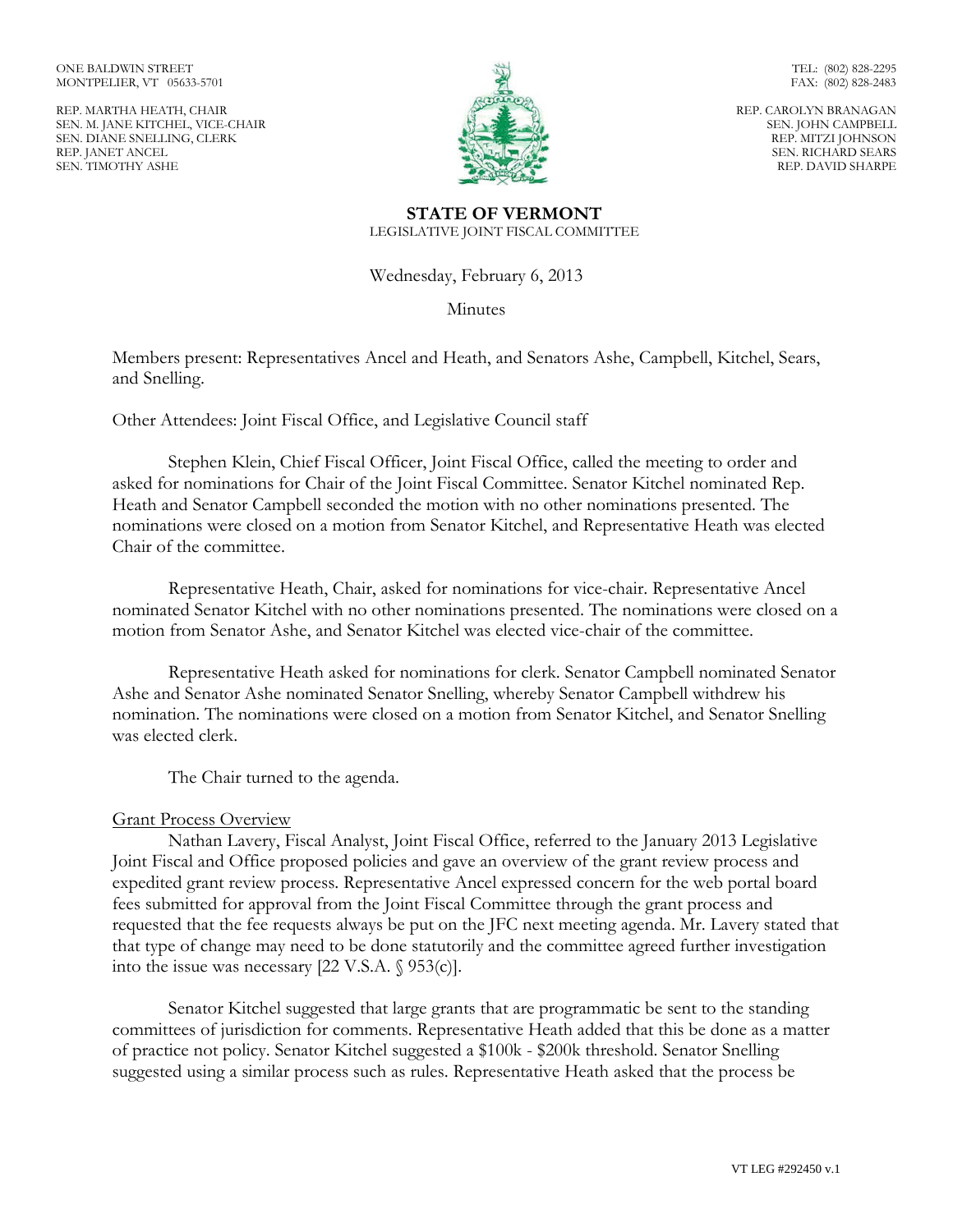Legislative Joint Fiscal Committee minutes February 6, 2013 Page **2** of **3**

reflected in the minutes. It was decided that "The Joint Fiscal Office will send a copy of all grants and donations to the standing committees of jurisdiction for comment."

Representative Ancel requested that if the statutory language allowed for interpretation, web portal board fee proposals become standing requests from the committee to always be scheduled at the next JFC agenda for review. Representative Ancel requested that a policy be drafted for the July 2013 meeting on this issue but in the interim, the standing request be utilized. The committee agreed with Representative Ancel's request.

## Approve Committee and Office Policies

The Chair asked if the Committee had questions on the proposed Committee and Office Policies. Senator Ashe referred to page 3 of the proposed policies [2 V.S.A. § 503(b)(1)] and expressed concern for the fiscal office servicing committees other than its statutory committees due to office capacity. Senator Kitchel agreed and stated that the issue had the potential of having the office's statutory committees wait for services. Mr. Klein added that fiscal notes were increasingly in demand but there was no policy that requested standing committees or individuals to first seek the approval of the JFC before submitting a request. Representative Ancel stated that House Ways & Means and House Appropriations Committees made a practice of having the committees of jurisdiction weigh in on specific money bills, and it was important those committees had information from the fiscal office. Representative Heath agreed and added that there was a grey area with individual members who request services from the fiscal office and how those are managed. Representative Ancel had concerns about sufficient staff for increasing demands of tax and revenue issues in the future.

Senator Ashe referred to page 7, paragraph 5 of the proposed policies that suggested all requests for services from the fiscal office be directed through the JFC chair. He commented that the policy did not appear to be used and asked the thoughts of the fiscal officer and chair. Mr. Klein responded that the office could tighten up its conformity with using the policy. Representative Heath requested the office tighten how fiscal requests are handled by conforming more closely to the JFC policy as written.

Mr. Klein gave an overview of amendments to the proposed policies, citing page 8, paragraph 12 that was adopted at the November 15, 2012 meeting. Senator Snelling moved to approve the proposed Legislative Joint Fiscal Committee and Joint Fiscal Office policies, and the committee approved the motion.

## Committee Budget Overview and Recommendation to the Appropriations Committees

Mr. Lavery distributed a document, the FY2014 proposed Joint Fiscal Office Budget Request, and summarized changes from the previous fiscal year. He mentioned that \$20,000 had been set aside for possible health care reform expenses. Senator Kitchel inquired whether the office would need to contract some of that work and Mr. Lavery responded yes and that an intern was currently being utilized. Representative Ancel asked what was built into Tom Kavet's (legislative economist) contract, such as money committee requests. Mr. Klein stated those requests were included in the contract at an ad hoc rate for revenue forecast testimony and at an hourly rate for other issues. Representative Ancel asked what the base estimate was for Mr. Kavet's contract. Mr. Lavery answered that it was about \$70,000 a year and \$30,000 for ad hoc services.